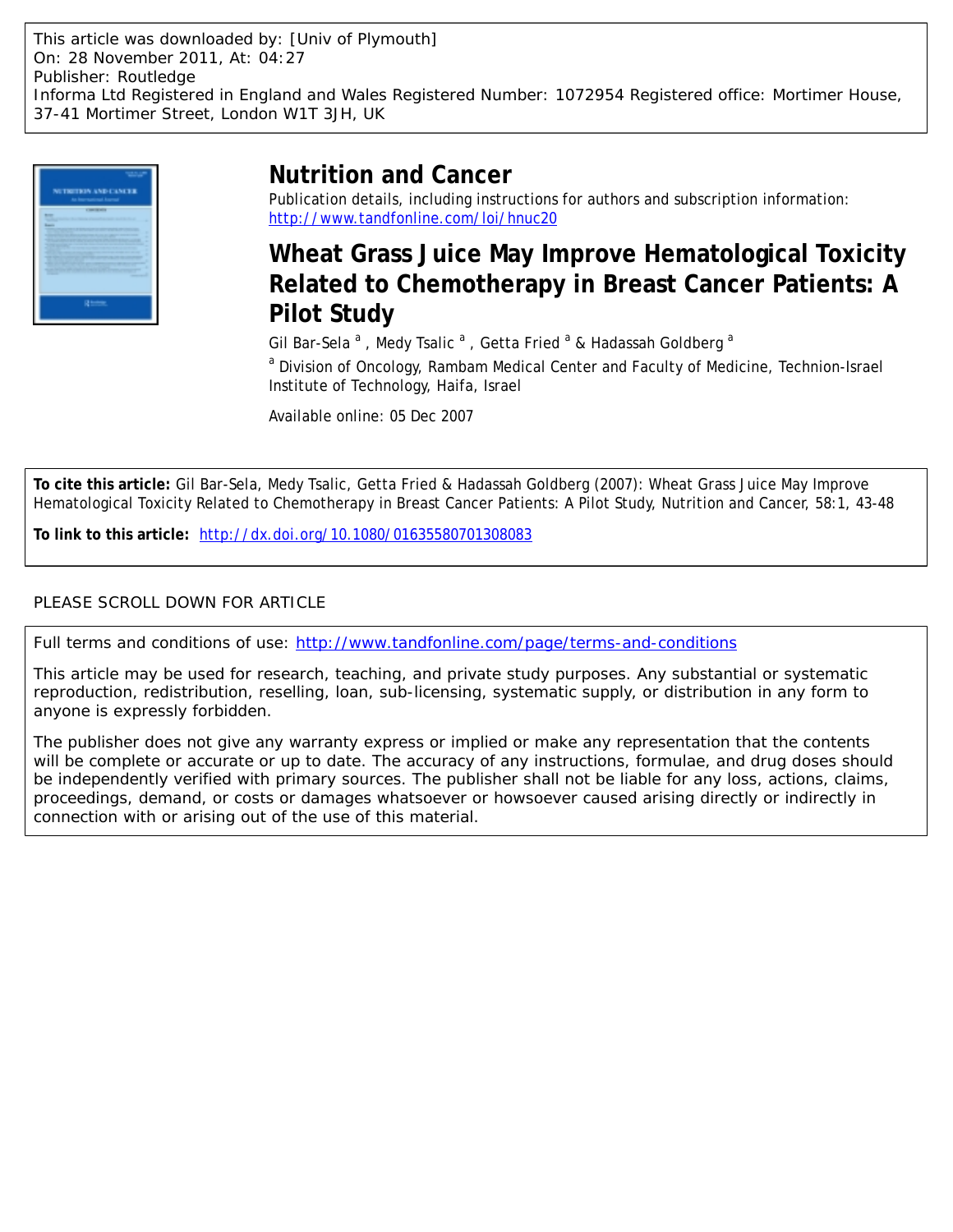## **Wheat Grass Juice May Improve Hematological Toxicity Related to Chemotherapy in Breast Cancer Patients: A Pilot Study**

**Gil Bar-Sela, Medy Tsalic, Getta Fried, and Hadassah Goldberg**

*Abstract: Myelotoxicity induced by chemotherapy may become life-threatening. Neutropenia may be prevented by granulocyte colony-stimulating factors (GCSF), and epoetin may prevent anemia, but both cause substantial side effects and increased costs. According to non-established data, wheat grass juice (WGJ) may prevent myelotoxicity when applied with chemotherapy. In this prospective matched control study, 60 patients with breast carcinoma on chemotherapy were enrolled and assigned to an intervention or control arm. Those in the intervention arm (A) were given 60 cc of WGJ orally daily during the first three cycles of chemotherapy, while those in the control arm (B) received only regular supportive therapy. Premature termination of treatment, dose reduction, and starting GCSF or epoetin were considered as "censoring events." Response rate to chemotherapy was calculated in patients with evaluable disease. Analysis of the results showed that five censoring events occurred in Arm A and 15 in Arm B (*P = *0.01). Of the 15 events in Arm B, 11 were related to hematological events. No reduction in response rate was observed in patients who could be assessed for response. Side effects related to WGJ were minimal, including worsening of nausea in six patients, causing cessation of WGJ intake. In conclusion, it was found that WGJ taken during FAC chemotherapy may reduce myelotoxicity, dose reductions, and need for GCSF support, without diminishing efficacy of chemotherapy. These preliminary results need confirmation in a phase III study.*

## **Introduction**

Hematological toxicity is one of the main side effects of chemotherapy treatment and occasionally the cause of lifethreatening toxicity. Although the standard treatment for neutropenia is administration of granulocyte colony-stimulating factors (GCSF), the routine use of GCSF for primary prophylaxis with any chemotherapy cannot be justified on the basis of cost effectiveness (1). According to ASCO guidelines, GCSF as primary prophylaxis is recommended when available data indicate an incidence of febrile neutropenia exceeding 40%. The administration of GCSF reduces hospitalization for antibiotic administration (1).

The development of chemotherapy-associated anemia is characteristically an insidious and delayed complication of treatment, and becomes clinically more significant when a combination of drugs is administered (2). The use of epoetin is recommended for patients with chemotherapy-associated anemia if the hemoglobin concentration decreases below a level of 10 g/dL. Red blood cells transfusion is also a therapeutic option, depending upon the severity of anemia or clinical circumstances (2).

Both GCSF and epoetin cause substantial side effects and increase expense, thus precluding their use on a regular basis. Finding ways to reduce myelotoxicity without additional side effects and at a reasonable cost may improve quality of life and attain dose densities. Wheat grass juice (WGJ) is an extract squeezed from the mature sprouts of wheat seeds (Triticum aestivum). The use of WGJ for therapeutic purposes was developed and popularized by Dr. Ann Wigmore (1909–1996), as part of her therapeutic nutritional approach (3). The therapeutic qualities of WGJ have been attributed to its rich nutritional content, including chlorophyll, vitamins (A, C, and E), bioflavonoids, iron, minerals (calcium and magnesium), and 17 amino acids, 8 of which are essential (4). Tables 1 and 2 contain the detailed nutritional content of WGJ grown in Israel, as studied by Israeli laboratories (The Center for Food Research and Development, Technion-Israel Institute of Technology, Haifa, and Aminolab, Weitzman Institute, Rehovot) (5). Although proponents of WGJ have recommended it for four decades as a treatment for various illnesses, very little clinical data exist to support its use. WGJ was found to reduce symptoms in patients with rheumatoid arthritis (6), to reduce severity of rectal bleeding in patients with ulcerative colitis (7), and to reduce the frequency of blood transfusions in patients with thalassemia major (8). The use of WGJ in an attempt to reduce chemotherapy-induced hematological toxicity in cancer

Gil Bar-Sela, Medy Tsalic, Getta Fried, and Hadassah Goldberg are affiliated with Division of Oncology, Rambam Medical Center and Faculty of Medicine, Technion-Israel Institute of Technology, Haifa, Israel.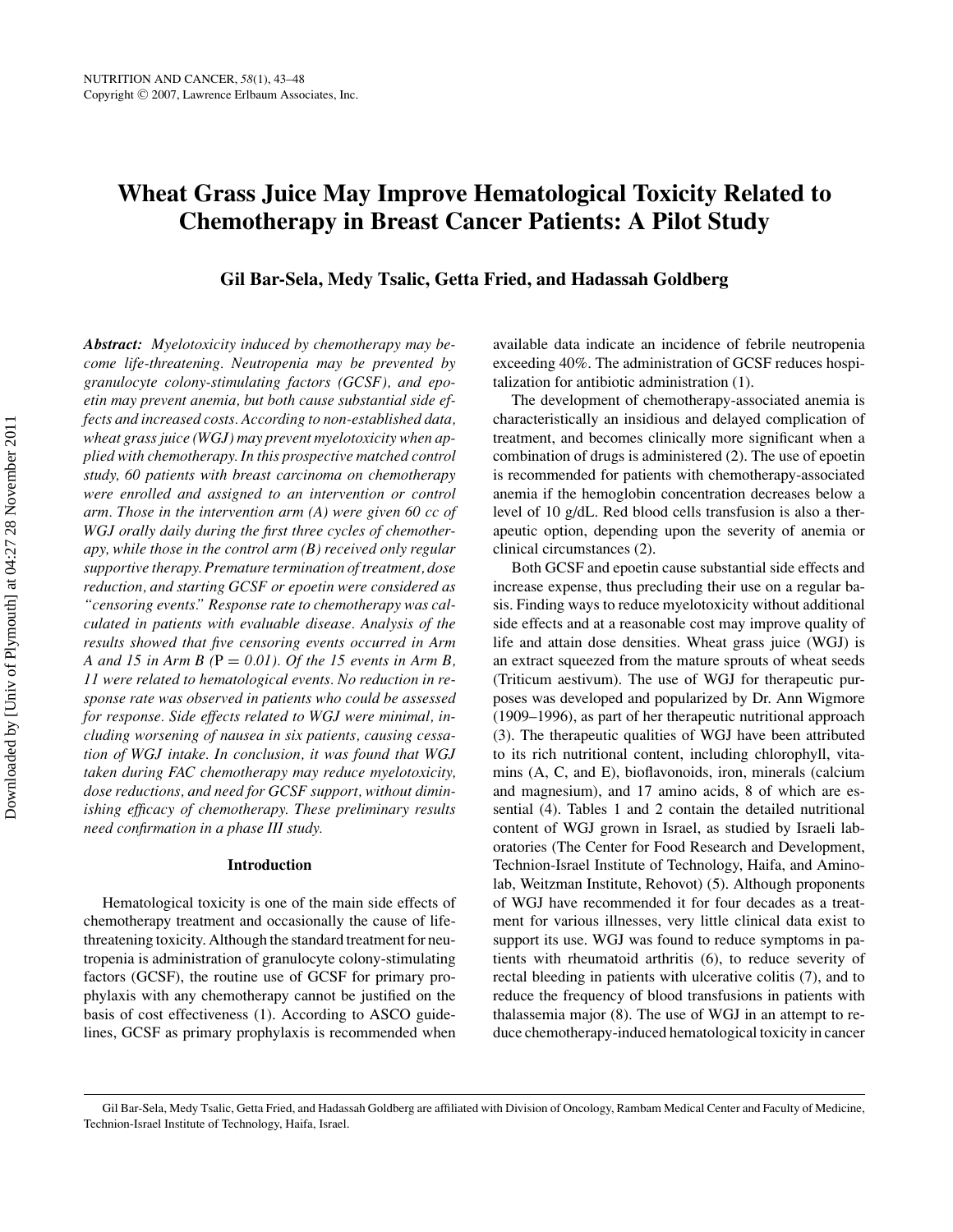**Table 1.** Levels of Vitamins and Minerals in 100 Ml of Wheat Grass Juice

| Vitamins & minerals   | Amount (mg/100 ml) |  |
|-----------------------|--------------------|--|
| Ascorbic acid         | 25.2               |  |
| Dehydro ascorbic acid | 7.6                |  |
| Vitamin E             | 8.5                |  |
| Carotene              | 2.43               |  |
| Potassium             | 57                 |  |
| Phosphorus            | 8.2                |  |
| Calcium               | 2.4                |  |
| Sulfur                | 2.37               |  |
| Magnesium             | 1.7                |  |
| Sodium                | 1.42               |  |
| Aluminum              | 0.31               |  |
| Zinc                  | 0.02               |  |
| Copper                | 0.007              |  |

(Copied with permission from Dr. Pnina Bar-Sella, Ref. 5).

|       | <b>Table 2.</b> The Contents of Amino Acids in Wheat Grass |  |
|-------|------------------------------------------------------------|--|
| Juice |                                                            |  |

| Amino acid    | Amount $(\mu g/ml)$ |
|---------------|---------------------|
| Aspartic acid | 510.3               |
| Threonine     | 105.8               |
| Serine        | 201.8               |
| Asparagine    | 3039.6              |
| Glutamine     | 200.6               |
| Proline       | 33.6                |
| Glycine       | 20.6                |
| Alanin        | 166.4               |
| Valine        | 272.1               |
| Methionine    | 14.0                |
| Isoleucine    | 145.1               |
| Leucine       | 101.0               |
| Tyrosine      | 121.8               |
| Phenylalanine | 200.9               |
| Lysine        | 174.5               |
| Histidine     | 232.2               |
| Tryptophan    | 160.1               |
| Arginine      | 252.9               |
|               |                     |

(Copied with permission from Dr. Pnina Bar-Sella, Ref. 5).

patients was brought to our attention by patients. In a comprehensive search of the literature, we could not find any support for this approach for chemotherapy-induced toxicities.

FAC combination (5-fluorouracil, doxorubicin, and cyclophospamide) is a well-established chemotherapy regimen frequently used in the treatment of breast cancer patients. The FAC regimen induces grade 3 and 4 leucopenia in about 65% of patients, necessitating hospitalization in 5% (9). The regular use of GCSF for primary prevention with this regimen is usually not recommended (1).

The purpose of the present prospective, matched pair pilot study was to determine whether WGJ can reduce the incidence of chemotherapy-related myelotoxicity in breast cancer patients.

## **Patients and Methods**

### **Study Design**

The study was conducted in accordance with Helsinki procedures and was approved by the local research ethics committee. All patients provided written informed consent. Women aged *>*18 yr, diagnosed with histologically proven invasive breast carcinoma who had not received any prior chemotherapy were enrolled. All patients except one were enrolled to the study at initial diagnosis. Other eligibility criteria included WHO performance status 0–2 and clinical or pathological tumor stage I–IV. Patients intending to receive primary prophylactic GCSF, who planned to use any wheat juice products, or were on warfarin treatment during chemotherapy were excluded from the study.

All patients were intended to receive the FAC regimen by their referring physicians. According to the policy at our hospital, doses in the adjuvant or preoperative setting are 600/60/600 mg/m<sup>2</sup>, respectively, and 500/50/500 mg/m<sup>2</sup>, respectively, in patients with stage IV disease. The treatment is repeated every 21 days.

## **Treatment**

Patients were prospectively assigned by a matched pair design to either an intervention or control arm, according to age, disease stage, and blood count assessed before starting the first cycle of chemotherapy. Each patient in the intervention arm (arm A) was supplied with frozen wheat grass juice divided into daily doses of 60 cc. Patients were asked to drink one dose every morning on an empty stomach. This intervention continued for the first 3 cycles. According to the protocol, it was allowed to delay the intake of WGJ by 1–3 days following each chemotherapy cycle if the patient felt nausea. Patients in the control arm (arm B) received no supplement besides regular supportive treatment.

Blood samples for complete blood counts were taken on day 1 of each cycle and at weekly intervals. The nadir results in every cycle were recorded.

Premature termination of treatment, dose reduction, or starting treatment with GCSF or epoetin was each considered a censoring event. The primary end point of the study was comparing the incidence of any censoring event in both arms. A secondary end point was determining the influence of WGJ intake on hemoglobin levels, so patients who started GCSF treatment continued to be followed for hemoglobin levels until the end of the 3rd cycle. Patients with evaluable disease during treatment, including those receiving preoperative therapy and those with stage IV disease, were also assessed for response to chemotherapy.

## **Statistical Analysis**

The matched control technique was applied prospectively on the basis of patient age, stage of disease, and pretreatment blood count. Each newly enrolled patient was matched with a previously treated patient with comparable details and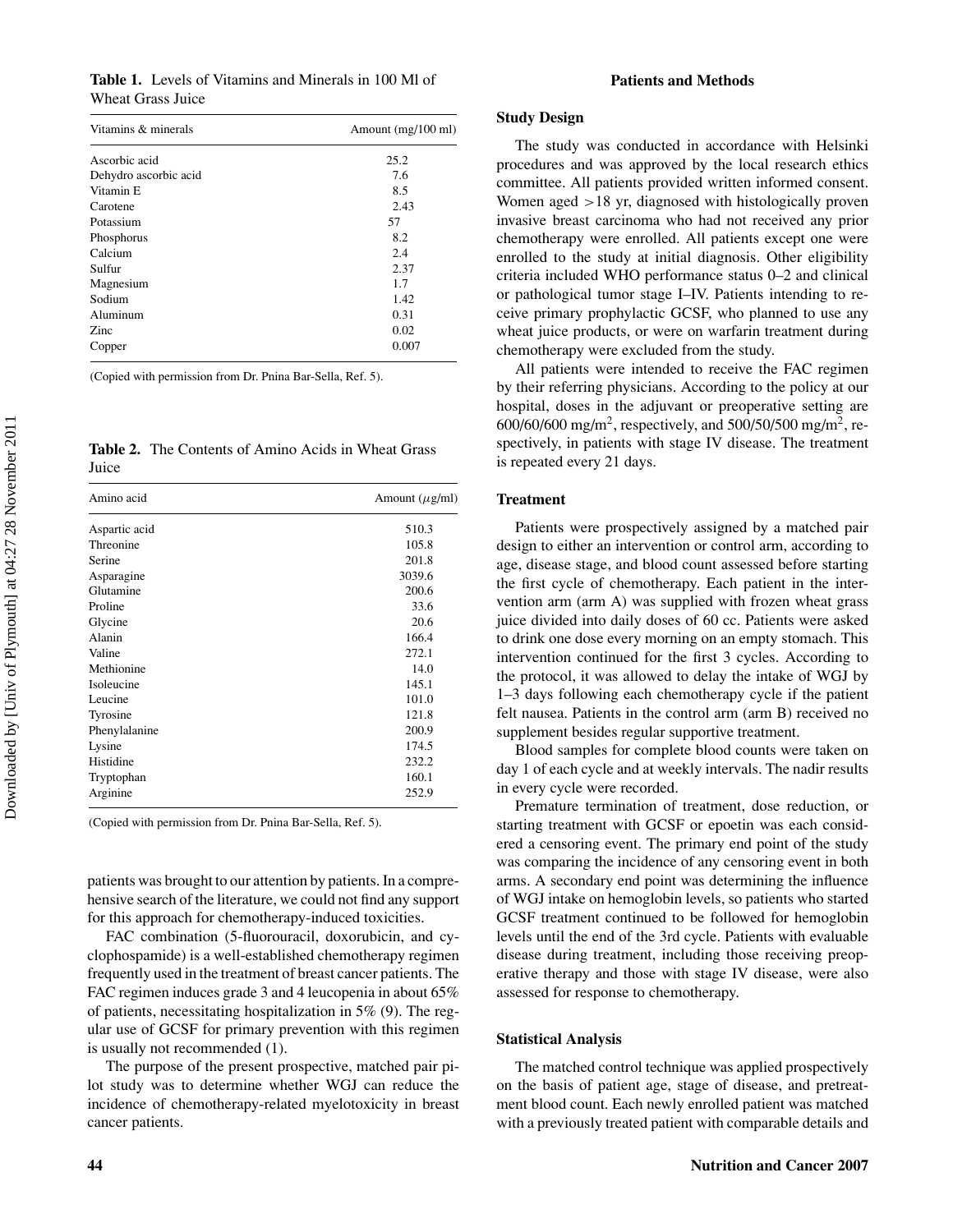**Table 3.** Characteristics of Patients at the Time of Enrollment in the Study

| Characteristic                                                                       | Arm A $(N = 30)$      | Arm B $(N = 30)$                                    |
|--------------------------------------------------------------------------------------|-----------------------|-----------------------------------------------------|
| Age-median<br>(range)                                                                | 53 yr $(32-65)$       | 49 yr $(26-68)$                                     |
| Stage                                                                                |                       |                                                     |
| – I                                                                                  | 5                     | 6                                                   |
| $-\Pi$                                                                               | 17                    | 18                                                  |
| $-III$                                                                               | 5                     | 3                                                   |
| $-IV$                                                                                | 3                     | 3                                                   |
| Blood count:<br>median (range)<br>- White blood<br>cells<br>(cells/mm <sup>3</sup> ) | $6,900(4,500-10,600)$ | 7,300 (4,800-15,000)                                |
| - Neutrophils<br>(cells/mm <sup>3</sup> )                                            | 3,900 (1,900–7,000)   | $4,350(2,300-10,300)$                               |
| Platelets<br>(cells/mm <sup>3</sup> )                                                |                       | 265,500 (141,000-384,000) 259,500 (130,000-635,000) |
| - Hemoglobin<br>level $(g/dL)$                                                       | 12.9(10.8–16.1)       | $13.05(11.2 - 14.6)$                                |

assigned to the opposite arm accordingly or, if no matched case was found, was assigned randomly and a matched case was enrolled later. This rule was violated only in two patients in whom arm selection was made according to patient's request.

Data were analyzed using the SPSS 12.0 software. Association between categorical groups was analyzed using the Chi square test or Fisher's exact test as appropriate. Comparison between continuous variables was done with the Mann-Whitney U test. Two-tailed *P* values of 0.05 or less were considered as statistically significant.

#### **Results**

Between February 2003 and March 2005, 60 patients were enrolled in the study, 30 patients in each arm. Median age was 50 yr (range, 26–68 yr). Six (10%) patients, three in each arm, received reduced doses of the FAC regimen (500/50/500  $mg/m<sup>2</sup>$ , respectively) due to stage IV disease. Five of these patients were diagnosed with systemic spread on the initial presentation of their disease, while one patient had recurrent disease but had not received prior chemotherapy. Ten patients (five in each arm) were treated in a preoperative setting due to advanced loco-regional disease. All patients had a performance status of 0–1. The two arms were well balanced with regard to treatment characteristics and pretreatment blood counts, as summarized in Table 3.

#### **Primary End Point Results**

In arm B, 15 (50%) censoring events occurred, 11 (37%) of which were of a hematological nature. In arm A, a total of 5 (17%) censoring events were recorded, all caused by hematological toxicity. The differences between the two groups were statistically significant, both for all toxicities (odds ratio 5.0,

**Table 4.** Incidence of 'Censoring Events' According to Study Definition

| Event                                      | Arm A (no. of pts) | Arm $B$ (no. of pts) |
|--------------------------------------------|--------------------|----------------------|
| Neutropenic fever                          |                    |                      |
| Leucopenia with infection                  |                    |                      |
| Prolonged neutropenia<br>$($ on day 21 $)$ |                    |                      |
| Non-hematological toxicity                 |                    |                      |
| Tumor progression                          |                    |                      |

95% CI 1.5–16.6,  $P = 0.013$ ) and particularly for hematological events (odds ratio 3.7, 95% CI 1.07–12.6 *P* = 0.043). The main causes of the 'censoring events' are summarized in Table 4.

Two patients in arm B stopped chemotherapy prematurely (one with stage IV disease, due to tumor progression following the 2nd cycle, and the other due to uncontrolled high blood pressure after the 1st cycle). Two other patients in arm B required dose reductions of chemotherapy due to nonhematological toxicities: one had grade 3 stomatitis and the other suffered from grade 3 fatigue. No non-hematological censoring events were observed in arm A.

## **Influence of WGJ on Blood Counts**

At enrollment into the study, all patients had normal blood counts with no significant differences between the two arms (Table 3). Following the first chemotherapy cycle, 5 (17%) patients in arm A and 13 (43%) patients in arm B developed grade 3 or 4 leucopenia ( $P = 0.047$ ). No significant difference between arms was observed in the neutrophil count; 23 (77%) patients in arm A and 28 (93%) patients in arm B had grade 3 or 4 neutropenia. This discrepancy in comparison of white blood cells between the two arms is due to a relative lymphocytosis in arm A.

The majority of hematological censoring events occurred following the 1st chemotherapy cycle, three in arm A and eight in arm B. Three patients in arm A and five in arm B developed neutropenic fever which required hospitalization for administration of intravenous antibiotics. Bacterial infection was found in three patients in arm B, but none in arm A. Prolonged neutropenia causing delay in the following cycle was observed in two patients in arm A and in three patients in arm B.

Hemoglobin levels at the end of the study defined as the nadir following the 3rd cycle showed a median reduction of 1.2 g/dL in arm A, calculated for all 30 patients, and a median reduction of 1.9 g/dL in arm B calculated for the 22 patients who succeeded in completing three cycles without dose reductions ( $P = 0.025$ ).

No grade 3 anemia was observed. Four patients, two in each arm, developed anemia with hemoglobin levels of less than 10 gr/dL; nevertheless, none received epoetin according to the decision of their physicians. Thrombocytopeniagrade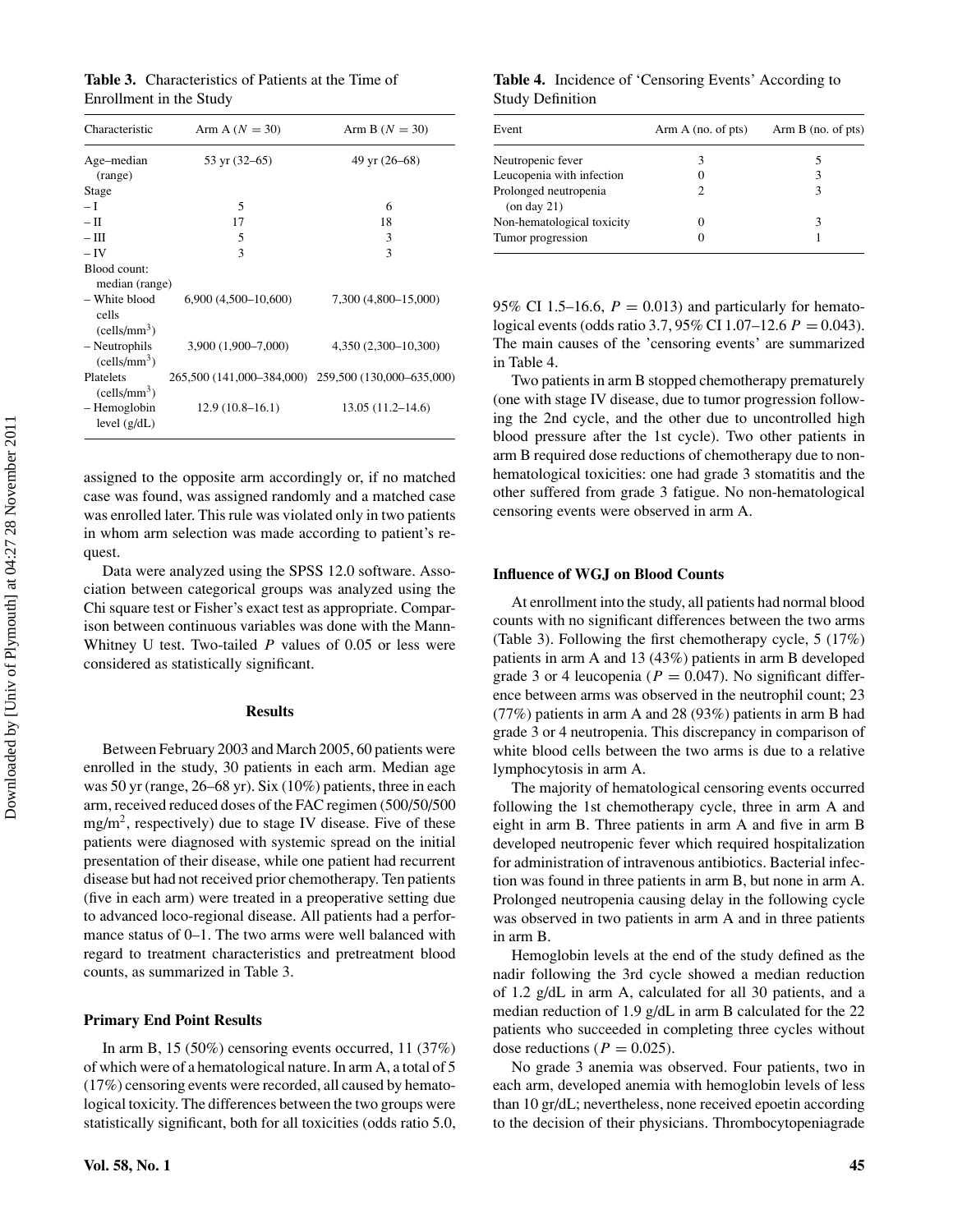1 occurred in two patients in arm A and one patient in arm B. Using the Mann-Whitney U test, we could not find any pretreatment characteristic which would predict the development of a censoring event during treatment.

#### **Response to Chemotherapy**

Forty-four patients received the CAF regimen as adjuvant therapy and thus were not evaluable for response; also, follow-up was too short to compare survival rates between the two arms. The remaining 16 patients, 8 in each group, were evaluable for tumor response. They included 6 patients with stage IV disease and 10 with locally advanced disease, evenly divided between the two arms. No significant difference in response rate was found between the two groups: In arm A, 6/8 (75%) patients had a partial response to treatment (3 with stage IV disease and 3 in the preoperative group). In arm B, 5/8 (63%) patients achieved response to the treatment (2 with stage IV and 2 in the preoperative treatment group had partial response, while one patient with locally advanced disease had complete clinical remission). Time to tumor progression (TTP) was as follows: 5, 8, and 10 mo in 3 patients with stage IV disease treated with WGJ, and 2, 2, and 4 mo in 3 stage IV patients in the control arm. In a median follow-up of 54 non-metastatic patients, there were 2 recurrences in each arm (2/27; 7.4%), these recurrences came after 13–18 months from entering the study. Median follow-up duration for these patients was 23 mo.

## **Toxicity**

Side effects related to WGJ intake were minimal, 73% of patients (22/30) reported difficulties in swallowing the juice due to its strong grass-like taste. Six (20%) patients failed to complete 10 wk of intake of the WGJ due to worsening of nausea.

## **Discussion**

This pilot matched control study demonstrates a statistically significant reduction in the rate of chemotherapyinduced toxicity (17% versus 47%,  $P = 0.01$ ) as a result of the daily intake of WGJ during therapy with FAC combination in patients with breast cancer. No compromise in the antineoplastic efficacy of the chemotherapy was observed along with the reduction in toxicity.

The effect of WGJ was most profound with regard to hematological toxicity (17% versus 37%,  $P = 0.04$ ). The most important effect observed was a reduction in neutropenic fever events and in neutropenic infections. Similar results were reported in a pilot study in which 22 patients (11 pairs) with solid pediatric malignancies were enrolled to either a treatment arm with a fermented wheat germ extract (medical nutriment MSC-Avemar) or to a control arm. A reduction in chemotherapy-induced neutropenic fever events from 43.3% to 24.8 % was observed (10).

In the current study, a significant reduction in grade 3 or 4 leucopenia (17% versus 43%) was observed in the intervention group, following the first chemotherapy cycle. A non-significant difference in the incidence of grade 3 or 4 neutropenia was found. This discrepancy may represent a non-specific immune response.

A possible explanation for the reduction in neutropenic fever events may be an anti-inflammatory effect which might be attributed to the presence of apigenin, a potent bioflavonoid found in WGJ (11) which inhibits the adhesion of leucocytes to endothelial cells (12). An anti-inflammatory effect of this extract was assumed also in a study concerning patients with distal ulcerative colitis who experienced a reduction in rectal bleeding following intake of WGJ (7).

In the current study, there was a less profound reduction in hemoglobin levels following the 3rd cycle of chemotherapy in the arm utilizing WGJ. Similarly, a reduction in the frequency of blood transfusions was found in a group of pediatric patients with thalassemia major following the intake of WGJ (8). Chlorophyll constitutes more than 70% of the solid content of WGJ. Believers of the alternative system of medicine claim that intake of WGJ enhances hemoglobin production due to the structural resemblance between the molecules of chlorophyll and hemoglobin (8). Although there is no data to support this hypothesis, one can speculate about the mechanism by which this effect is accomplished. Several enzymes involved in the mammalian haem biosynthesis are located in the mitochondria (13). Chemotherapy induces damage to the mitochondrial membrane (14). Chlorophyllin was found to be a protector of mitochondrial membranes against gamma-radiation and photosensitization (15) and may as well avoid the damage caused by some chemotherapy agents. This protection may restore the haem synthesis by maintaining activity of the mitochondrial enzymes involved in this process.

Myelosupression induced by the CAF regimen is caused mainly by doxorubicin and, to a lesser extent, by cyclophosphamide. One of the possible explanations for reducing myelotoxicity is that WGJ may change the metabolism of these drugs, resulting in a lower serum concentration of the active metabolites. If true, one would expect it to interfere with the antineoplastic effect as well. Such an unfavorable interaction was suggested with St. John's Wort which reduces the production of the active metabolite of irinotecan by the cytochrome P450 CYP3A4 enzymatic system (16,17). Although no such drug interaction was reported concerning the agents included in the CAF regimen (18), this possibility should be taken into consideration. A possible alternative mode of action of WGJ is by reducing the formation of reactive free radical intermediates which are induced by doxorubicin and can cause oxidative damage to cellular proteins as part of its cytotoxic effect (18). WGJ may block this oxidative stress by both the anti-oxidant vitamins, such as vitamins C and E, that it contains and by the large amount of chlorophyll that may act as an antioxidant scavenger. If true, this effect of WGJ may also diminish the antineoplastic effect of the CAF regimen. Although the most important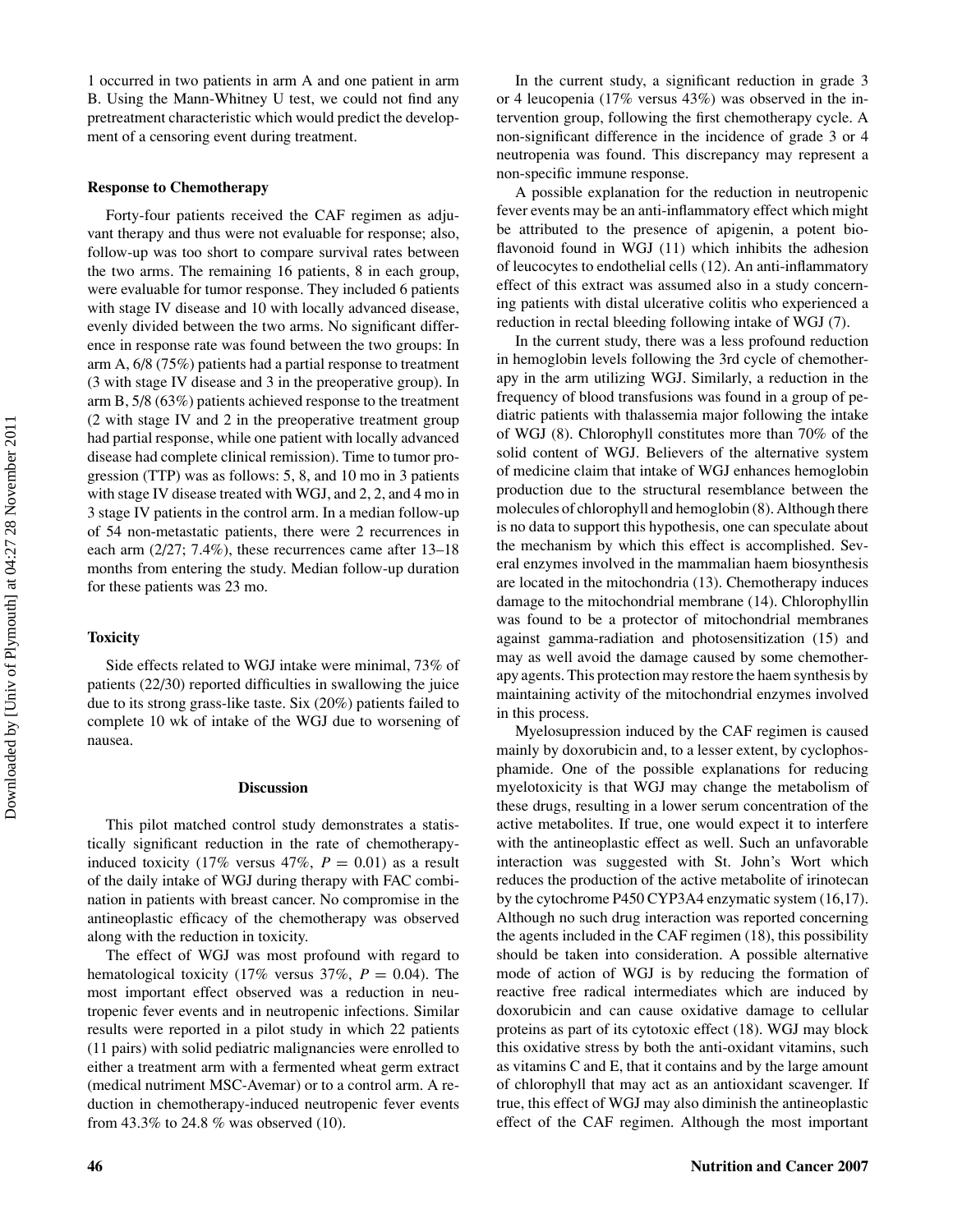mechanism of antineoplastic action of doxorubicin is its interaction with topoisomerase II (18), the intake of the antioxidant vitamins in the WGJ is low (Table 2) compared to their amount in commercial pills of these vitamins, and the potential of compromising the desired cytotoxic effect of chemotherapy still exists. The dilemma concerning the concomitant administration of protective complementary agents along with chemotherapy is controversial. Antioxidant vitamins as normal cell protectors during chemotherapy were proposed by several authors (14,19,20), while others warn against using them on a regular basis due to a possible influence on the efficacy of chemotherapy (21).

In the current study, the reduction in the rate of chemotherapy-induced toxicity was not accompanied by any substantial compromise in the efficacy of chemotherapy against the tumor cells, as measured by the response rate in those patients with evaluable disease, by TTP in patients with stage IV disease, and by an early recurrence rate in non-metastatic patients. Nevertheless, the small number of patients in the study prevents any rigorous conclusions.

This study was designed in a prospective matched control format which enables dividing the population into two groups in which the main confounding variables are evenly distributed between groups without the need for a large number of patients. This design may be appropriate in a study such as the current one, which aims at achieving proof of concept. Selecting the pairs prospectively reduces the risk of selection bias. In any event, confirmation by a phase III study is needed before any recommendations can be made. Such a study should be based entirely on patients with stage IV disease so that the effect of WGJ on response to chemotherapy can be properly evaluated, along with its contribution to diminishing toxicity.

In the current study, frozen WGJ was used instead of a fresh extract, as was used in other studies (7,8). This was to avoid drop-outs due to difficulties in preparing fresh juice. In a test for amino acid levels, comparing fresh and frozen juices, a 20% reduction was found in the frozen juice (5). Vitamins levels were not tested but they are probably also reduced in the frozen extract. Actually, preparation of fresh juice is simple and this should be recommended in future studies.

The results were calculated as an intention-to-treat analysis, but 20% (6/30) of patients did not complete a full 9 wk of WGJ intake due to worsening nausea. Nausea was reported also in 33% of patients in the study of ulcerative colitis patients (7).

Nutrition support such as WGJ is very cheap, without any need for the involvement of the pharmaceutical industry. To the best of our knowledge, there are no nutrition recommendations regarding the prevention of chemotherapy-induced toxicity. The first step in this direction was taken in the current study. Confirmation by an appropriate phase III study may permit extraction of formal recommendations in the future.

### **Conclusion**

WGJ taken during FAC chemotherapy may reduce myelotoxicity, dose reductions, and a need for GCSF support. These preliminary results need confirmation in a phase III study.

#### **Acknowledgments and Notes**

The authors extend thanks to Dr. Pnina Bar-Sella for sharing her knowledge with us and teaching us the right way to give WGJ, to Arka Stamper for growing the wheat grass and preparing the juice, and to Myrna Perlmutter for her help in the preparation of this paper. Address correspondence to Dr. G. Bar-Sela, Department of Oncology, Rambam Medical Center, POB 9602, Haifa 31096 Israel. E-mail: g\_barsela@rambam.health.gov.il.

#### **References**

- 1. Ozer H, Armitage JO, Bennett CL, Crawford J, Demetri GD, Pizzo PA, Schiffer CA, Smith TJ, Somlo G, Wade JC, Wade JL III, Winn RJ, Wozniak AJ, and Somerfield MR; American Society of Clinical Oncology: 2000 update of recommendations for the use of hematopoietic colony-stimulating factors: evidence-based, clinical practice guidelines. American Society of Clinical Oncology Growth Factors Expert Panel. *J Clin Oncol* **18,** 3558–3585, 2000.
- 2. Rizzo JD, Lichtin AE, Woolf SH, Seidenfeld J, Bennett CL, Cella D, Djulbegovic B, Goode MJ, Jakubowski AA, Lee SJ, Miller CB, Rarick MU, Regan DH, Browman GP, and Gordon MS; American Society of Clinical Oncology. American Society of Hematology: Use of epoetin in patients with cancer: evidence-based clinical practice guidelines of the American Society of Clinical Oncology and the American Society of Hematology. *J Clin Oncol* **19,** 4083–4107, 2002.
- 3. Wigmore A: *The Wheatgrass Book*. New York: Avery Publishing Group, 1986.
- 4. Walters R: *The Alternative Cancer Therapy Book*. New York: Avery Publishing Group, 299–308, 1992.
- 5. Bar-Sella P: *Rejuvenation—Health According to Dr. Ann Wigmore's Teachings*. Kiryat Ono, Israel: Shachar Ltd., 142–152, 1998 (in Hebrew).
- 6. Hanninen O, Rauma AL, Kaartinen K, and Nenonen M: Vegan diet in physiological health promotion. *Acta Physiol Hung* **86,** 171–180, 1999.
- 7. Ben-Arye E, Goldin E, Wengrower D, Stamper A, Kohn R, and Berry E: Wheat grass juice in the treatment of active distal ulcerative colitis: a randomized double-blind placebo-controlled trial. *Scand J Gastroenterol* **4,** 444–449, 2002.
- 8. Marwaha RK, Bansal D, Kaur S, and Trehan A: Wheat grass juice reduces transfusion requirement in patients with thalassemia major: a pilot study. *Indian Pediat* **41,** 716–720, 2004.
- 9. Wood WC, Budman DR, Korzun AH, Cooper MR, Younger J, Hart RD, Moore A, Ellerton JA, Norton L, and Ferree CR, et al.: Dose and dose intensity of adjuvant chemotherapy for stage II, node-positive breast carcinoma. *N Eng J Med* **330,** 1253–1259, 1994.
- 10. Garami M, Schuler D, Babosa M, Borgulya G, Hauser P, Muller J, Paksy A, Szabo E, Hidvegi M, and Fekete G.: Fermented wheat germ extract reduces chemotherapy-induced febrile neutropenia in pediatric cancer patients. *J Pediatr Hematol Oncol* **26,** 631–635, 2004.
- 11. Peryt B, Szymczyk T, and Lesca P: Mechanism of antimutagenicity of wheat sprout extracts. *Mutation Research* **269,** 201–215, 1992.
- 12. Gerritsen ME, Carley WW, and Ranges GE: Flavonoids inhibit cytokine-induced endothelial cell adhesion protein gene expression. *Am J Pathol* **147,** 278–292, 1995.
- 13. Dailey TA, Woodruff JH, and Dailey HA: Examination of mitochondrial protein targeting of haem synthetic enzymes: in vivo identification